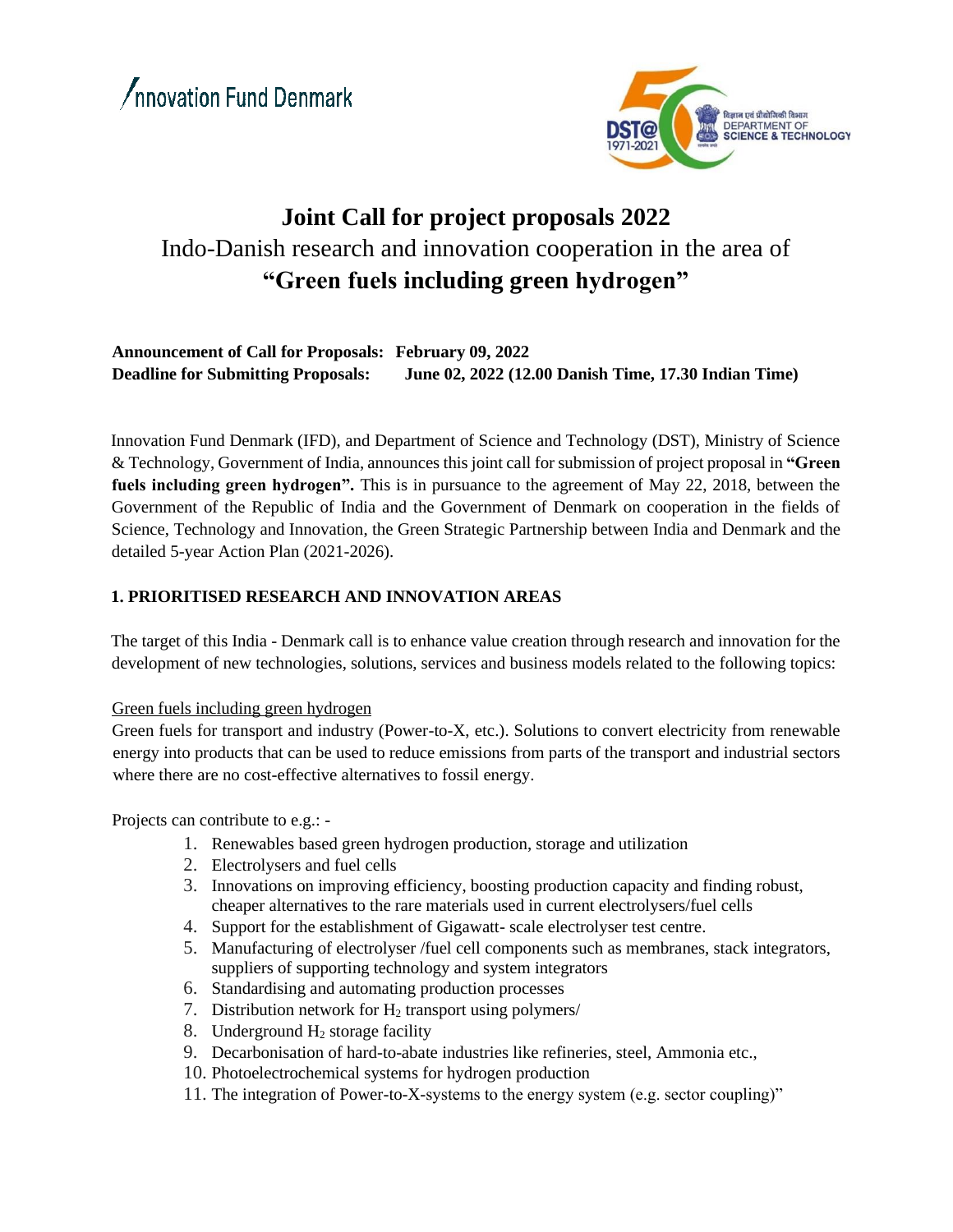**Note**: Please note that the call is not exclusive to these topics and is open to any other research addressing problems related to green fuels including green hydrogen.

## **2. APPLICATION PROCEDURE**

The Danish and Indian applicants will develop one joint Project plan and the plan will be sent to both IFD (Denmark) and DST (India) using the forms of each organization, respectively. It should be ensured that application with identical title has been submitted from both counterparts.

Project proposal must include the name of one Principal Investigator (PI) each in India and Denmark. On the Indian side it is advised to include one Co-PI in the proposal. The applications must include a statement on how the proposed collaboration brings added valued for both countries.

# **3. EVALUATION CRITERIA AND PROCESS**

The evaluation consists of the following phases:

#### **Phase 1: National procedures and evaluation criteria**

DST and IFD will in phase 1 assess and rank the proposals according to their respective institutional procedures and evaluation criteria – see procedure and criteria on the call-webpages of IFD and section 8 below for the national criteria from DST. The relevance of proposal to call objectives need to be conclusively established.

#### **Phase 2: Bilateral consensus decision**

Bilateral consensus decision between DST and IFD on proposals selected for funding based on the two party's evaluation (ranking) in phase 1 and the following bilateral evaluation criteria for phase 2:

- The project should have industrial perspective and participation from both Indian and Danish industry is strongly encouraged.
- The proposed research and innovation projects should be well integrated on the Indian and Danish side
- Research and innovation activities of importance to the expected outcome should be evenly distributed among Indian and Danish counterparts.
- Synergy effects and added-value to ongoing research within the field including Indo-Danish research and innovation projects is considered important.

## **4. KIND OF SUPPORT AVAILABLE**

The successful projects will be jointly funded by India and Denmark. For Danish counterpart, funding will be disbursed by IFD and similarly for Indian counterpart by DST.

The Danish side (Innovation Fund Denmark - IFD) will allocate a total of 20 million DKK and the Indian side (DST) will allocate a total of 200 million INR to support 3-5 joint research and innovation projects. The duration of the projects is expected to be up to 3 years for both sides.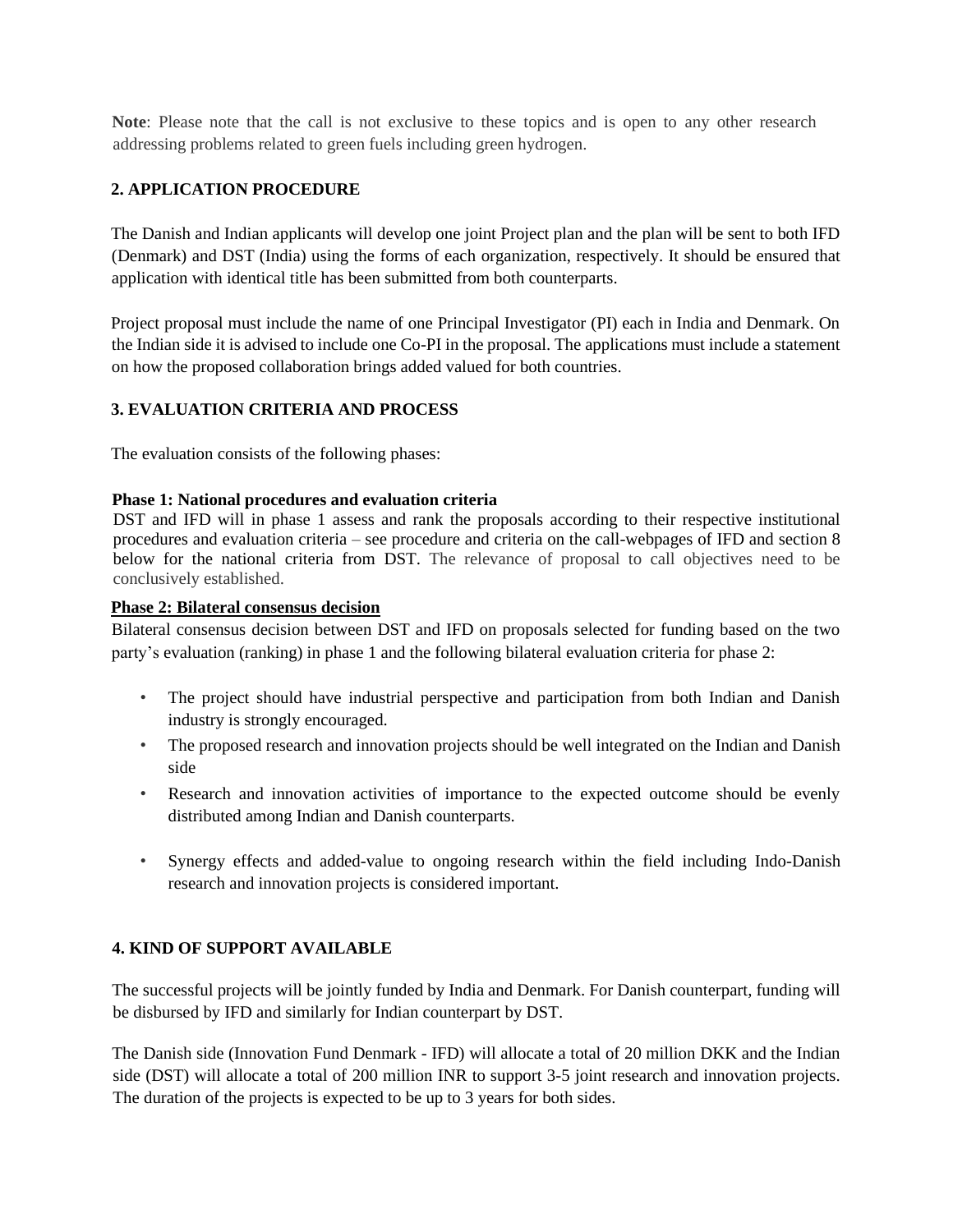Significant co-financing as well as the participation of relevant public partners and/or private enterprises other than the main applicants is encouraged.

The project budget must clearly delineate justified Indian and Danish costs. The costs of the Indian partner must be eligible as per the guidelines of the DST. Accordingly, the costs of the Danish partner must be eligible as per the guidelines of the IFD. As the joint projects are funded in bilateral mode the mobility between the two countries should be balanced. Applicants are reminded to include sufficient budget for travel between India and Denmark to ensure successful collaboration. The sending side will provide roundtrip economy-class airfare to the relevant entry city of the host country as well as medical insurance. The receiving side will provide accommodation and living expenses, i.e., transportation for pick-up service to and from the airport, food or per diem etc.

#### **Kind of support available on the Indian side:**

Financial support will be provided only for temporary staff salaries, equipment, consumables, international travel and other miscellaneous items. The support will **NOT** be provided towards basic infrastructure, buildings. The investigators/ R&D Group should have adequate experience and expertise in the relevant area of proposal. It is envisaged that the end product of development shall be transferred to industries for commercial production. Hence, it is desirable that industry/industries may be associated with the project right from the beginning with defined participation in technical terms. As far as possible the proposed prototype/device/process should have sufficient users in the country and there should be adequate demand for the product.

## **5. PROPOSAL REQUIREMENTS**

Proposals must attempt to fully disclose the research ideas and approaches. It is important that proposals are well crafted and provide substantive description of the research plan for a fair review of the scientific/technical plans and approaches. Proprietary or confidential information must be clearly indicated in the proposal. Proposals must not be duplicative or substantially similar to any previous project or proposal submission.

The project leading to the development of a device/prototype/process with **Technology Readiness Levels**  (**TRL**) 5 and above and having potential for commercialization will be eligible for financial support. Basic R&D proposal leading to only research publications will not be supported under this call. The implementation or commercialization plan should be clearly spelled out with achievable milestones, timelines, justifiable budget requirement and engagement with prospective technology transfer partners or technology transfer facilitating bodies.

It is mandatory to include an industry-partner in the project to apply for this call.

The applications must include a statement on how the proposed collaboration brings added valued for both countries.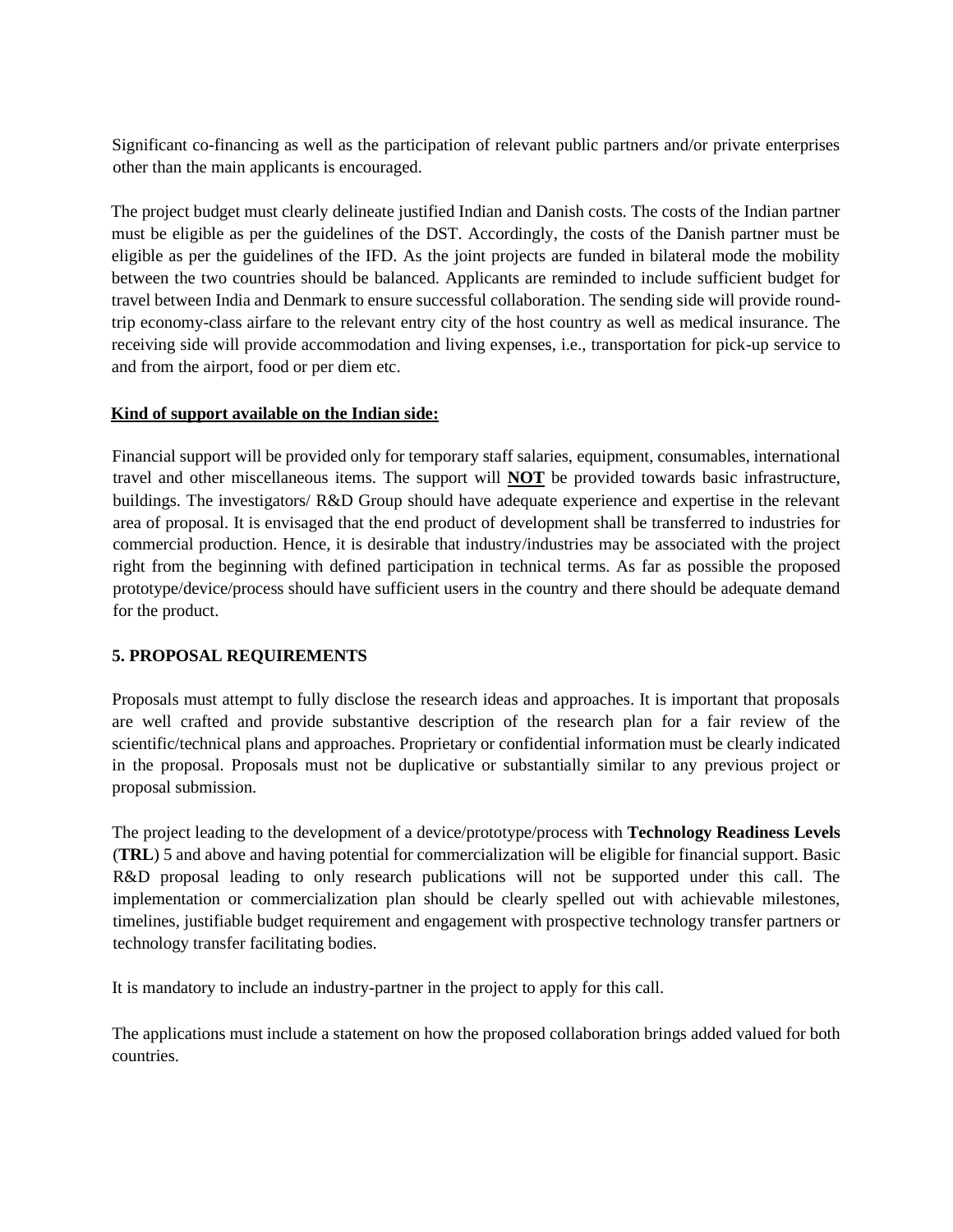#### **6. PROCEDURE FOR SUBMISSION OF PROJECT PROPOSAL**

The Danish and Indian applicants will develop one joint Project plan and the plan will be sent to both IFD Denmark and India (DST) using the forms of each organization, respectively. It should be ensured that applications with identical titles have been submitted from both counterparts.

The project proposal must include the name of one Principal Investigator (PI) each in India and Denmark. On the Indian side it is advised to include one Co-PI in the proposal.

The proposal, in English, must be submitted to IFD and DST, no later than June 2, 2022 (12.00 Danish Time/ 17.30 hrs. IST). This consensus decision is expected in October or November 2022.

#### **Submission in India:**

The Project Proposal could be submitted for financial support through **ONLINE MODE ONLY** by Scientists/ Engineers/ Technologists working in Universities and other Academic institutions; R&D institutions/ laboratories having adequate infrastructure and facilities to carry out R&D work. The PI(s) should have relevant experience as evident from previous prototype commercialization or development or practical experience in the chosen area/topic with field knowledge.

On the Indian side, the Project Proposal could be submitted in the enclosed format through ONLINE MODE ONLY (**[www.onlinedst.gov.in](http://www.onlinedst.gov.in/)**). NO HARD COPY of the project proposal should be submitted.

Please ensure that following documents have been completed and uploaded along with the proposal.

- i. Certificate from the investigator (in the enclosed format);
- ii. Endorsement from Head of the institution on Letter Head (in the enclosed format).
- iii. A signed certificate for the Conflict of Interest (in the enclosed format)
- iv. Bio data of PI/Co-PI

Applications received without above documents with incomplete information will not be entertained. Soft copy in pdf format is also to be emailed to **ranjith.krishnapai@gov.in** and [rajivarc@nic.in](mailto:rajivarc@nic.in) on or before 02<sup>nd</sup> **June, 2022** (05:30pm).

#### **Submission in Denmark**

The guidelines for the Danish applicants are described in the Guidelines for International Projects, to be published on 28th February 2022. Only registered legal entities in Denmark are eligible for investments from IFD. Foreign subcontractors are allowed after approval by IFD.

The application including the appendix A, B, C and budget must describe the joint proposal and not just the part conducted by the Danish partners. Please note that the budget file template calculates the total investment rate for all the project partners, however the Danish applicants applying to IFD should make sure that the applied investment rates comply (both the individual and total) with the investment rates mentioned in the Guidelines for International Projects.

Proposals must be submitted in Denmark through the application system www.e-grant.dk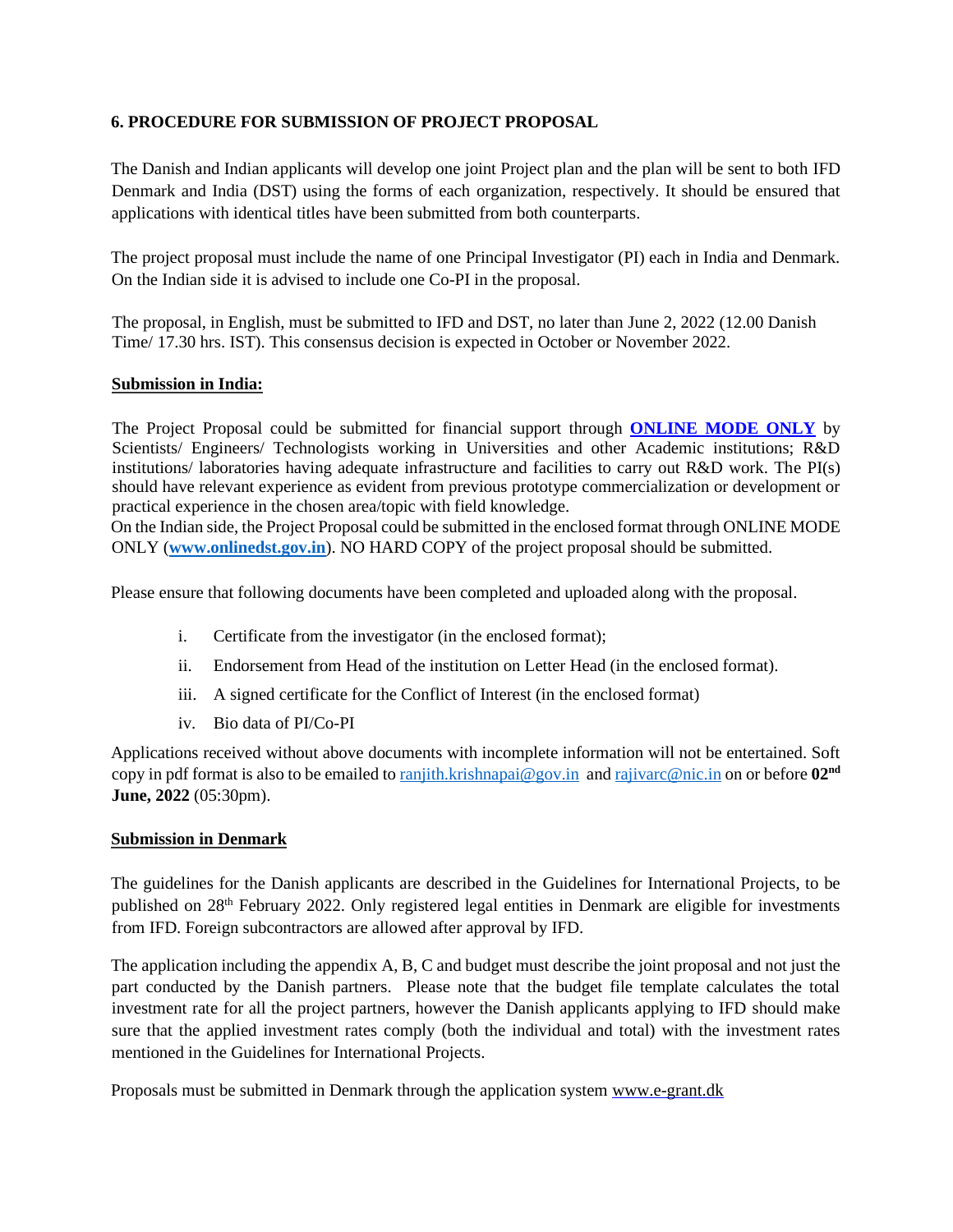#### **7. CONTACT DETAILS:**

Department of Science and Technology (DST), Ministry of Science and Technology, Government of India

**Dr. Ranjith Krishna Pai Director/Scientist 'E' Technology Mission Division (Energy & Water) S&T Block 3, Room No: 01 Department of Science and Technology (DST) Ministry of Science and Technology, Govt. of India Technology Bhavan, New Mehrauli Road New Delhi-110016 Ph: 011-26590475 E-mail: [ranjith.krishnapai@gov.in](mailto:ranjith.krishnapai@gov.in)**

Dr. Rajiv Kumar Scientist 'E' Department of Science and Technology, Technology Bhawan, New Mehrauli Road, New Delhi-110016 (India) E-mail: rajivarc@nic.in, http://www.dst.gov.in/ [www.onlinedst.gov.in](http://www.onlinedst.gov.in/)

#### **Innovation Fund Denmark:**

Cagdas Citirikkaya International Investment Officer Email: [cagdas.citirikkaya@innofond.dk](mailto:cagdas.citirikkaya@innofond.dk) ; Tel.: +45 61905013

Martin Søndergaard Investment Officer Email: [martin.sondergaard@innofond.dk;](mailto:martin.sondergaard@innofond.dk) Tel.: +45 61905065

#### **8. APPENDIX**

#### DST NATIONAL EVALUATION CRITERIA

The proposal relevant to call objectives will be evaluated based on following criteria:

- a) Novelty of the proposed work,
- b) Need assessment and demand for proposed work,
- c) Scientific appropriateness of deliverable of proposed approaches and technical merit
- d) Expertise and track record of individual researcher or project consortium as applicable.
- e) Appropriateness of industrial partner, competence of each member, facilities available to conduct researcher will be given due consideration.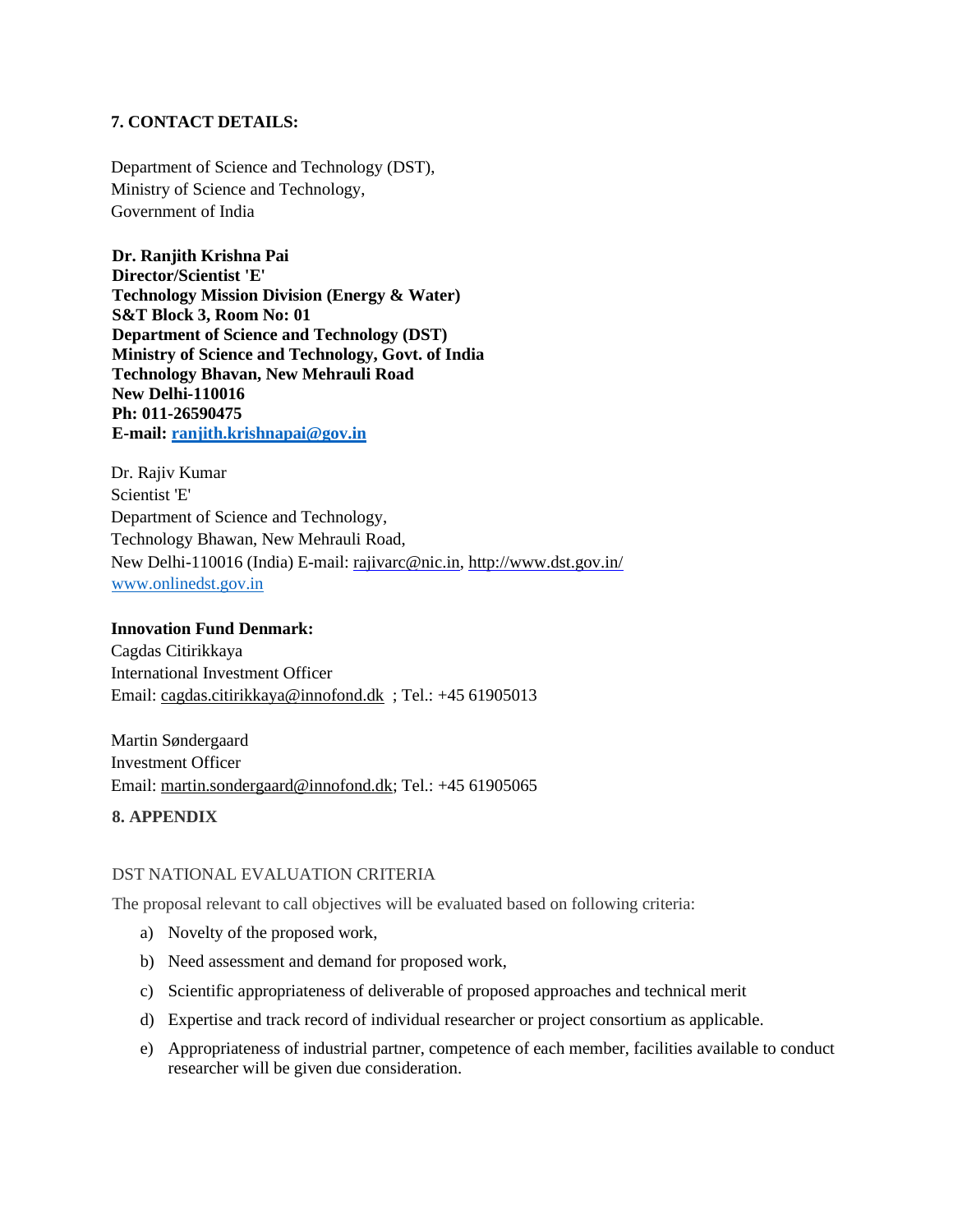- f) Proposal formulation. Literature/patent review, qualified objectives, methodology and work plan, clear and well-defined deliverable.
- g) Synergy effects and added-value to ongoing research within the field.

## G**ENERAL TERMS AND CONDITIONS FOR THE GRANT (applicable to Indian applicants)**

**1.** Information regarding Proof of Concept and Early prototype should be provided in the project proposal.

**2.** The PI/Co-PI can submit only one proposal against this Call. Submission of more than one proposal from a PI/ Co-PI would liable to be disqualification of all the submitted proposal.

**3.** The Institution where project will be implemented, will assume financial and other administrative responsibilities of the project.

**4.** In case of multi-institutional project, the Principal Investigator has to obtain formal agreement from the collaborating Institutions/Scientists.

**5.** As the joint projects are funded in bilateral mode the mobility between the two countries should be balanced. Applicants are required to include sufficient budget for travel between India and Denmark. The sending side will provide round-trip economy-class airfare to the relevant entry city of the host country as well as medical insurance. The receiving side will provide accommodation and living expenses, i.e., transportation for pick-up service to and from the airport, food or perdiem, etc. Project workshop in India and/or Denmark can be considered for funding.

**6.** The manpower recruited for the project should be paid as per the rules of the institute and guidelines of the Government of India (**OM. No. SR/S9/Z-08/2018 dated 30.01.2019 and SR/S9/Z-05/2019 dated 21.08.2019)**. The posts which are not covered under the guidelines but permissible under projects at host institute are also permitted. The temporary staff employed for the project by the organization is not treated as employees of Government of India and the deployment of such staff at the time of termination of the project will not be the concern / responsibility of the Government of India.

**7.** It is the policy of DST to maximize the use of equipment. In this light, investigator shall permit the use of spare or idle capacities of equipment procured under the project by bona fide users (research workers in other DST funded projects or other projects of the institute).

**8.** All the assets including equipment acquired and prototypes fabricated from the grant will be the property of Government of India and should not be disposed of, or utilized for purposes other than those for which the grant has been sanctioned, without the prior sanction of the Department of Science &Technology.

**9.** The Principal Investigator/ Organization will be required to furnish progress report every six months on the progress made on all aspects of the project including expenditure incurred on various approved items during the period.

**10.** The Comptroller and Auditor General will have the right to access to the books and accounts of the organization for Grants received from the Government.

**11.** The organization would maintain separate account for the project. The grant should be kept in an interest earning bank account and the interest earned should be reported to the Department of Science &